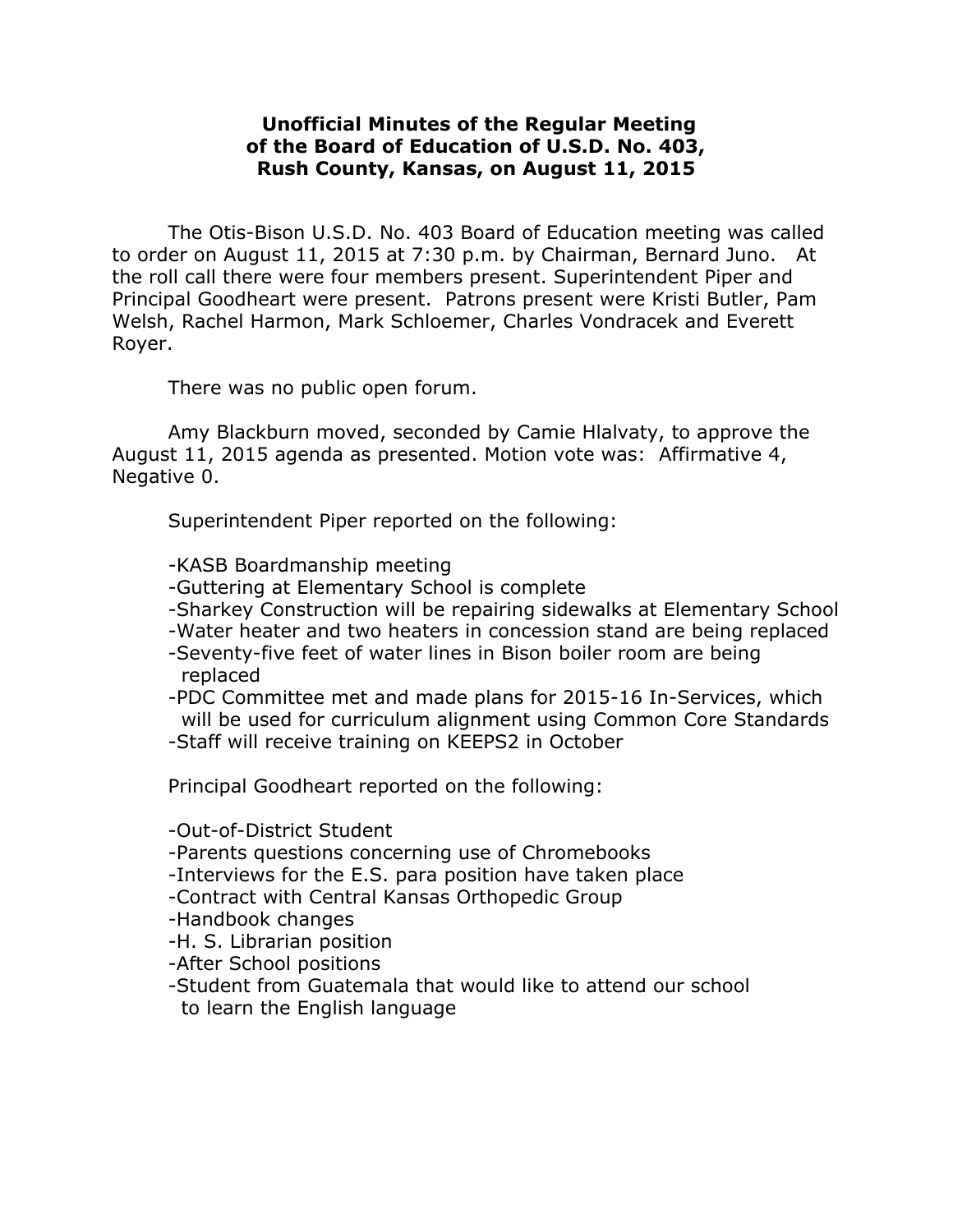Motion made by Camie Hlavaty, seconded by Amy Blackburn, to approve the July 13, 2015 regular board meeting minutes, treasurer's report, accounts payable, activity funds and petty cash fund. Motion vote was: Affirmative 4, Negative 0.

There was no action taken on Item B – Consideration of Approval of Appointment to Board Position No. 3, Pleasantdale, Grant and Walnut Districts.

Bernard Juno moved , seconded by Gary Yost to go into executive session for fifteen (15) minutes with the board, Superintendent Piper and calling in the board candidates as needed to discuss personnel matters of nonelected personnel and to protect the privacy interests of the individual(s) to be discussed and that we return to open session in this room at 8:01 p.m. Motion vote was: Affirmative 4, Negative 0.

The meeting was resumed at 8:01 p.m.

Camie Hlavaty moved, seconded by Amy Blackburn to go into executive session for ten (10) minutes with the board, Superintendent Piper and calling in the board candidates as needed to discuss personnel matters of nonelected personnel and to protect the privacy interests of the individual(s) to be discussed and that we return to open session in this room at 8:12 p.m. Motion vote was: Affirmative 4, Negative 0.

The meeting was resumed at 8:12 p.m.

Bernard Juno moved, seconded by Camie Hlavaty to go into executive session for five (5) minutes with the board and Superintendent Piper to discuss personnel matters of nonelected personnel and to protect the privacy interests of the individual(s) to be discussed and that we return to open session in this room at 8:17 p.m. Motion vote was: Affirmative 4, Negative 0.

The meeting was resumed at 8:17 p.m.

Motion made by Camie Hlavaty, seconded by Gary Yost, to appoint Mark Schloemer to Board Position No. 1, Illinois, Lone Star and Banner District. Motion vote was: Affirmative 4, Negative 0.

Motion made by Gary Yost, seconded by Amy Blackburn, to appoint Everett Royer to Board Position No. 5, Pioneer and Garfield Districts. Motion vote was: Affirmative 4, Negative 0.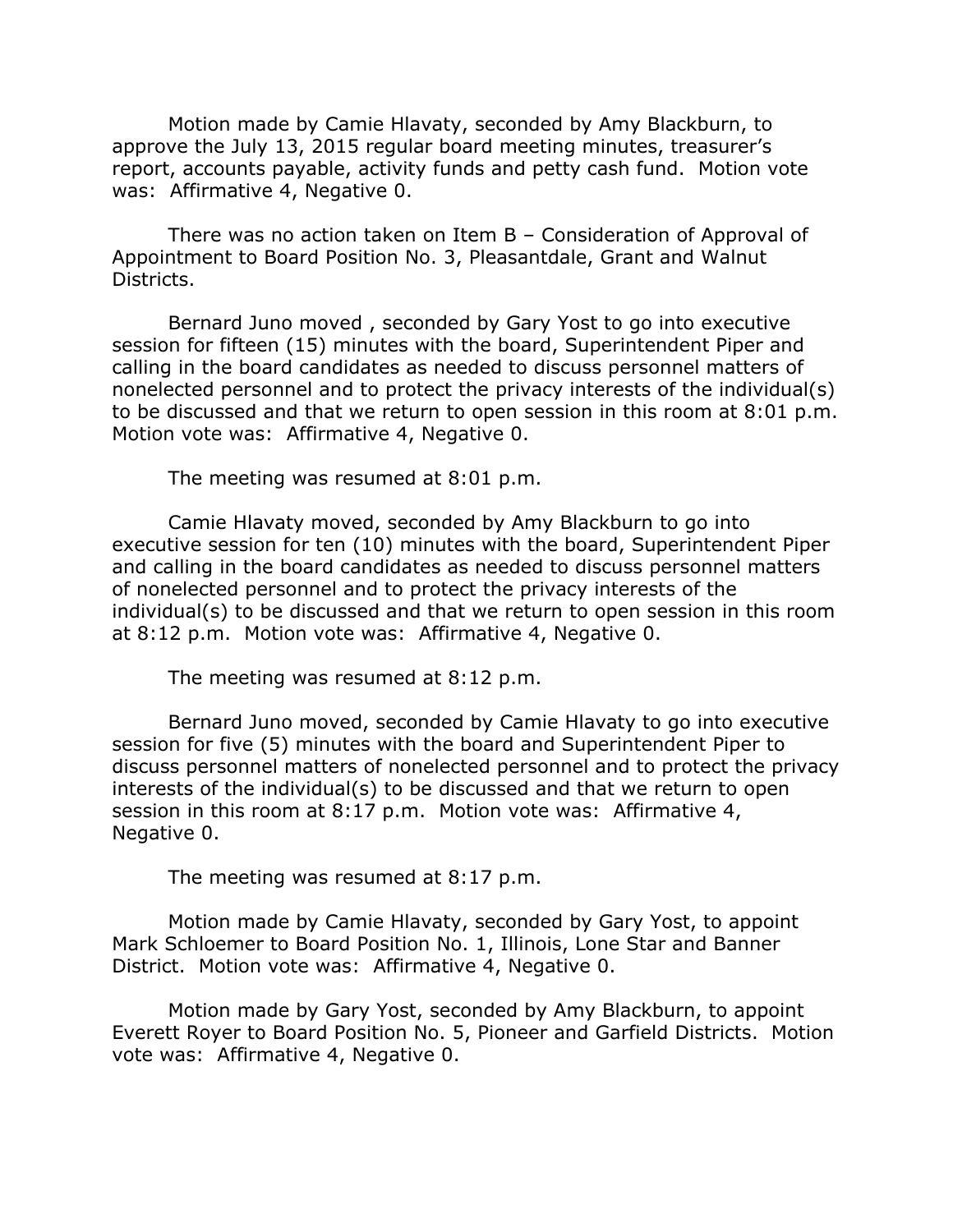Kristi Butler discussed the 2015-16 bus routes with the board.

Bernard Juno moved, seconded by Gary Yost, to approve picking up the Nathan Roth students and developing bus routes to pick up students at the residences of Matt Oetken, Loray George, Chad Tracy, Eric Maier, Brian Maier, Eric Anderson and Andrea Holman. Gary Yost seconded the motion. Motion vote was: Affirmative 4, Negative 0.

Motion made by Gary Yost, seconded by Camie Hlavlaty to approve the second reading of board policies DC, GAAB, GAAC, GAAF, GAOE, JBC, JCDBB, JCE, JGEC, KBA, KGD and KN. Motion vote was: Affirmative 4, Negative 0.

Gary Yost moved, seconded by Amy Blackburn, to approve the invoice from Kansasland Tire, Inc. in the amount of \$5,730.86. Motion vote was: Affirmative 4, Negative 0.

Motion made by Gary Yost, seconded by Camie Hlavaty, to approve the invoice from Pearson in the amount of \$3,050.00. Motion vote was: Affirmative 4, Negative 0.

Motion made by Gary Yost, seconded by Camie Hlavaty, to approve the Bus Maintenance Agreement between U.S.D. 403, Otis-Bison and Crazy 8 Stop and Repair. Motion vote was: Affirmative 4, Negative 0.

Camie Hlavaty moved, seconded by Amy Blackburn, to approve the Out-of-District applications for Tiele' Stephens, Jayce Kohls, Chase Harter, Christian Roth, Nathan Roth, Brooklynn Roth, Preston Ross, Travis Ross, Aimee Johnson and Anjoelina Johnson. Motion vote was: Affirmative 4, Negative 0.

Amy Blackburn moved, seconded by Camie Hlavaty, to approve the Out-of-District School Attendance and Transportation forms from U.S.D. 431, Hoisington, KS. Motion vote was: Affirmative 4, Negative 0.

Motion made by Gary Yost, seconded by Camie Hlavaty, to approve the Sports Medicine/Athletic Training Services Contract between Central Kansas Orthopedic Group and U.S.D. 403, Otis-Bison. Motion vote was: Affirmative 4, Negative 0.

Gary Yost moved, seconded by Amy Blackburn, to approve the quote from Quality Glass to replace the remaining windows at the Jr./Sr. High School. Motion vote was: Affirmative 4, Negative 0.

Principal Goodheart discussed the changes to the 2015-16 Handbooks.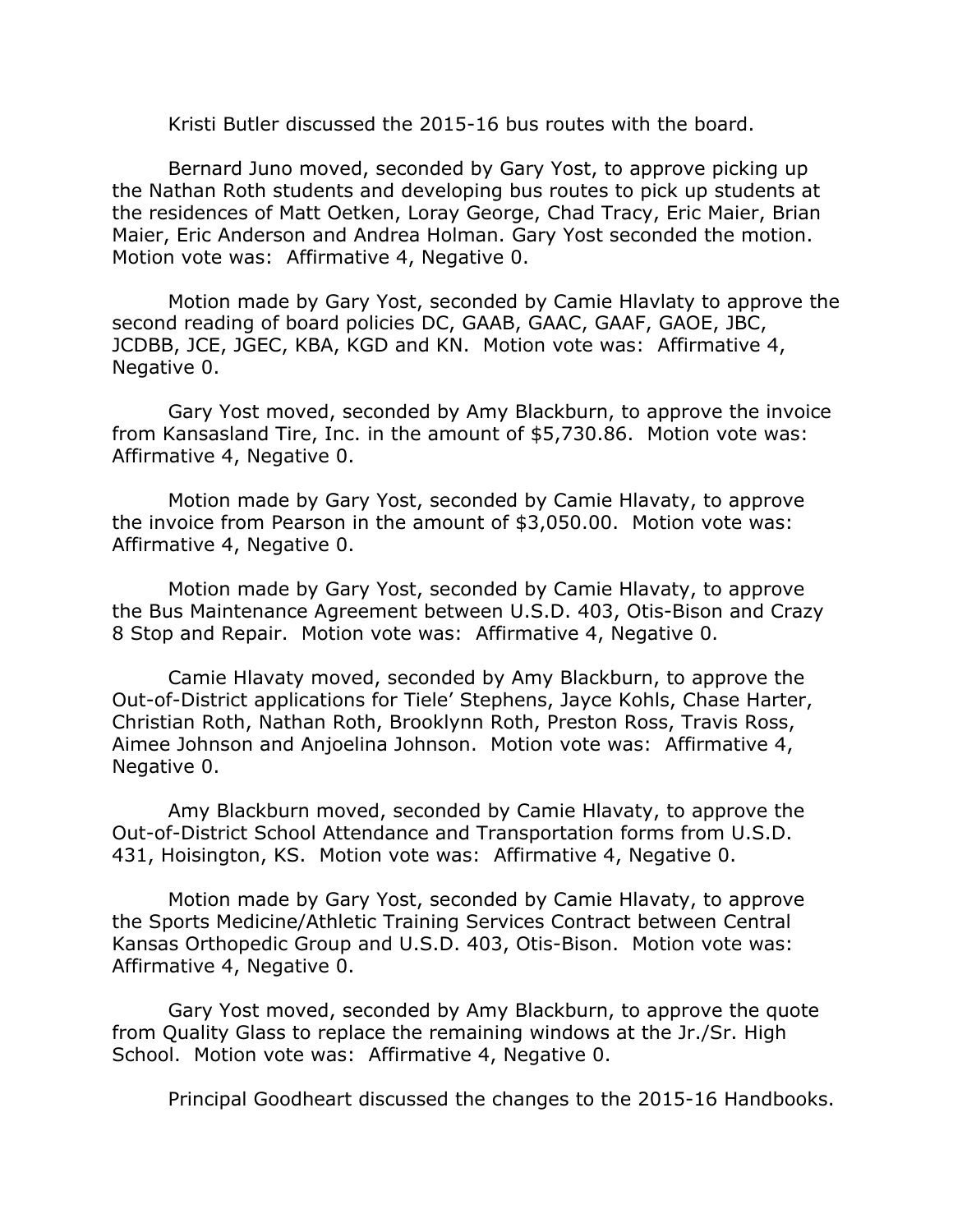Motion made by Amy Blackburn, seconded by Camie Hlavaty, to approve the 2015-16 Elementary School and Jr./Sr. High School handbooks. Motion vote was: Affirmative 4, Negative 0.

Gary Yost moved, seconded by Amy Blackburn, to approve the invoice from Apex Learning in the amount of \$12,500.00. Motion vote was: Affirmative 4, Negative 0.

There was no action taken on Item P – Consideration of Approval to Get Bids on Vehicle for Special Education. Motion vote was: Affirmative 4, Negative 0.

Motion made by Gary Yost, seconded by Amy Blackburn, to approve the Internet Account Policy. Motion vote was: Affirmative 4, Negative 0.

Motion made by Camie Hlavaty, seconded by Gary Yost, to go into executive session for fifteen (15) minutes with the board, Superintendent Piper and Principal Goodheart, to discuss personnel matters of nonelected personnel and to protect the privacy interests of the individual(s) to be discussed and that we return to open session in this room at 9:18 p.m. Motion vote was: Affirmative 4, Negative 0.

The meeting was resumed at 9:18 p.m.

Motion made by Amy Blackburn, seconded by Camie Hlavaty, to approve a contract for Katie Haselhorst as part-time Para for Pre-School. Motion vote was: Affirmative 4, Negative 0.

Motion made by Camie Hlavlaty, seconded by Gary Yost, to approve the Supplemental Contracts list as presented. Motion vote was: Affirmative 4, Negative 0. (Copy attached here to and made a part of these minutes.)

Motion made by Bernard Juno, seconded by Camie Hlavaty, to go into executive session for ten (10) minutes with the board and Superintendent Piper to protect the public interest in negotiating a fair and equitable contract and that we return to open session in this room at 9:31 p.m. Motion vote was: Affirmative 4, Negative 0.

The meeting was resumed at 9:31 p.m.

Motion made by Bernard Juno, seconded by Gary Yost, to approve the 2015-16 Negotiated Agreement as agreed upon with the negotiator for the Teacher's Association. Motion vote was: Affirmative 4, Negative 0.